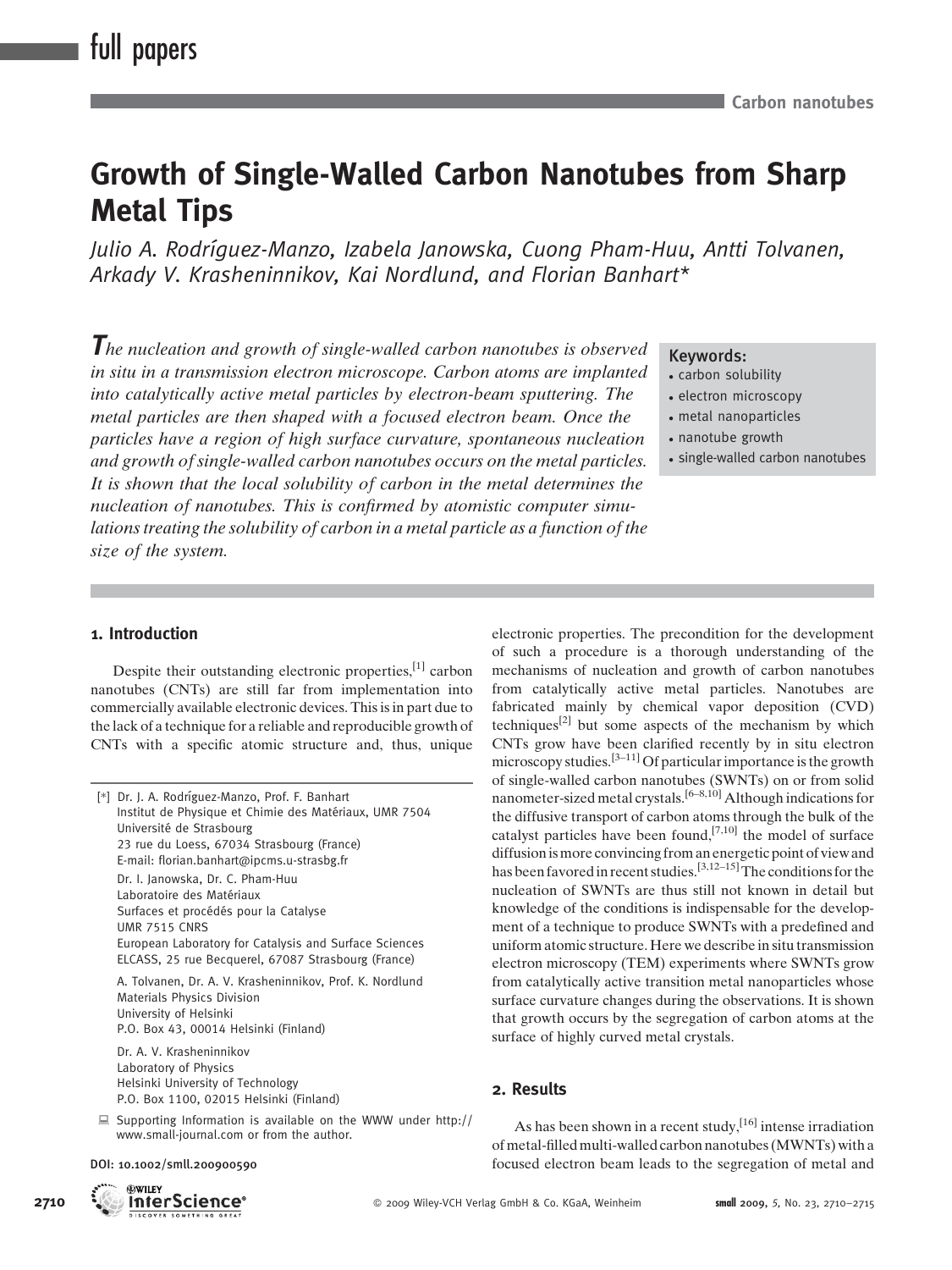

graphitic material and to the formation of heterojunctions between MWNT segments and metal particles with covalent bonds at the metal–nanotube interfaces. This phenomenon was taken as the basis of the present study. MWNTs filled with crystalline rods of Co or Ni were synthesized by CVD.[17,18] An area of a MWNT that contained an encapsulated metal nanoparticle was irradiated with an intense electron beam ( $10^3$ –  $10^4$  A cm<sup>-2</sup>) at 600 °C in the heating stage of an electron microscope<sup>[19]</sup> to produce a MWNT-metal-MWNT heterojunction, where two MWNT segments are joined by the previously encapsulated particle, as shown in Figure 1A. These heterojunctions remain stable if irradiation is interrupted.

The metal particle that forms the link between two MWNTs was then shaped by sustained electron irradiation  $(>10^3 A \text{ cm}^{-2})$  with a focused beam on the centre of the metal particle. A slow but ongoing thinning of the metal occurred, leading to an hour-glass shape. The beam current density was then lowered to normal imaging conditions  $(<100 \text{ A cm}^{-2})$ before the metal particle broke at the bottleneck, as shown in Figure 1B. Immediately after the metal separated into two



Figure 1. A) MWNT–Co–MWNT heterojunction formed by electron irradiation (200 keV) with high electron-beam current density ( $>10^3$  A  $\rm cm^{-2}$ ) of a Co-filled MWNT at 600 °C; the Co particle connects two MWNT segments. B) Thinning of the center of the Co particle (joining two MWNT segments, not shown) under irradiation with an intense focused electron beam and breakage under irradiation with a low beam intensity at 600 °C. When the two metal tips separate from each other, a SWNT appears, bridging the metal segments. After a period of growth, the SWNT breaks. From top to bottom the elapsed times are 0, 767, 771, and 940 s, respectively. C) Interface between a SWNT and a metal crystal at higher magnification, taken820 s after thefirstimagein (B).Thewholeprocessis shown in detail in Movie 1 of the Supporting Information.

halves, a SWNT appeared, bridging the gap between the two metal cones and growing in length as the two tips separated from each other. After having reached a certain length, the SWNT stops growing and breaks (bottom of Figure 1B). The complete process is also shown in Movie 1 of the Supporting Information. The nanotube is in an end contact with the lattice of the metal, as shown in Figure 1C. It has to be emphasized that the metal crystal is not surrounded by a graphenic shell. Fringes around the metal appear in some images but are due to Fresnel diffraction and can easily be distinguished from graphenic layers by changing the focus of the objective lens (Fresnel fringes move whereas the image of the layers remains stationary). Figure 1 shows the growth of a SWNT from a Co crystal but the same effect was also observed for Ni and FeCo alloy crystals under similar conditions. During the process, the metal remained crystalline in the face-centered cubic (fcc) structure. The process was observed at various temperatures in the range  $450-700$  °C.

The growth of a SWNT was also witnessed when the disruption occurred at one of the MWNT–metal interfaces, as shown in Figure 2 for a MWNT–Co interface. The lattice image in Figure 2A shows the bonding between the metal particle and the MWNT. The metal is not covered with a visible graphenic shell. Under irradiation both the metal crystal and the MWNT shrank at the interface between the tube on the left-hand side and the metal. As the two components separated, a SWNT appeared, connecting the outermost layer of the MWNT with the metal tip.

The growth of a SWNT was not observed before the radius of curvature of the metal tip was smaller than 2–3 nm. Growth from a blunt surface with low curvature (large radius of curvature) did not occur. Figure 3A–D shows an example where the SWNT started growing from an isolated metal tip (after



Figure 2. Growth of a SWNT at a MWNT–Co interface. The sample was irradiated with 200 keV electrons at 700 °C. A) MWNT-Co-MWNT heterojunction. The Co particle is in the crystalline state and the graphitic layers of the tube are directly connected to the metal lattice without a graphitic surface layer on the metal. B) After irradiating the interface between the MWNT on the left-hand side and the Co particle for 18 min with an intense beam, the metal particle detached and retracted from the MWNT and transformed to a spherical shape.During this process, a SWNT grew and bridged the gap between the Co particle and the MWNT. Scale bar: 5 nm.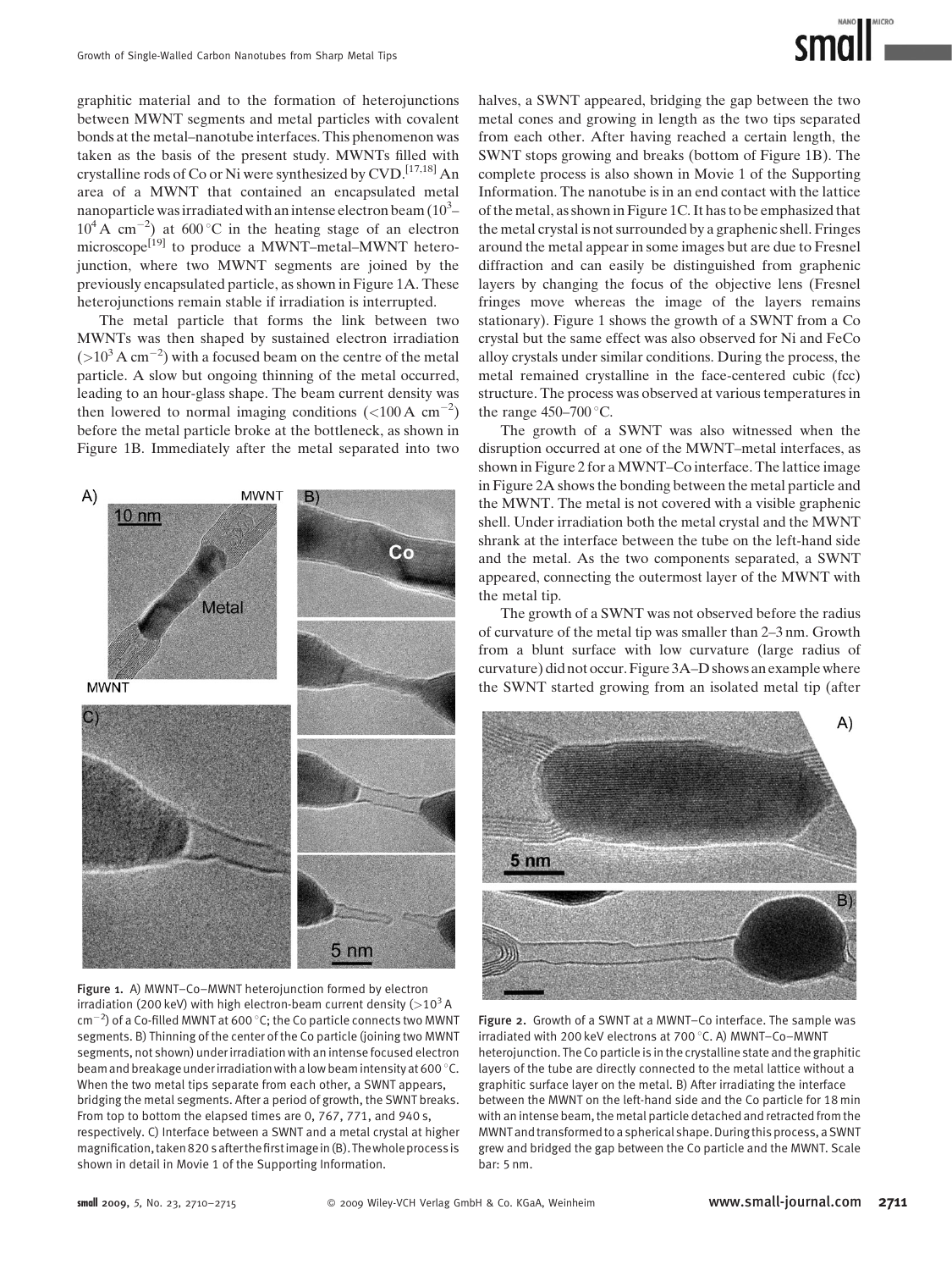

Figure 3. A–D) A SWNT grows from a sharp Ni tip that was obtained from a broken double-cone structure as in Figure 1B. SWNT growth is observed as long as the metal tip remains sharp.  $E-H$ ) After rounding of the metal tip, it is observed that carbon material is re-ingested into the now blunt Ni particle. The image series was taken from a MWNT–Ni structure irradiated at 470 °C. During the process shown here the beam current density was less than 100 A cm $^{-2}$ . From (A) to (H) the elapsed times are 0, 2, 4, 61, 127, 206, 360, and 387 s, respectively. Scale bar: 5 nm.

breakage of a double-cone structure, as shown in Figure 1). The sharp metal tips from where the SWNTs grew were found to be unstable. A transformation of the metal particle from a sharp cone to a nearly spherical shape (Figure 3) was observed and is due to a tendency towards reducing surface tension of themetal. The transformation of the metal had a considerable influence on the growth of SWNTs. It was observed that the SWNT remaining on the metal tip vanished rapidly once the radius of curvature of the metal particle increased. An example is shown in Figure 3E–H. The SWNT in this example grows from the metal tip as long as the tip remains sharp but stops growing or vanishes into the metal once the radius of curvature of the



Figure 4. Estimated number of carbon atoms in SWNTs grown from four different Co particles as a function of time (assuming a SWNT surface density of 38.3 carbon atoms nm $^{-2}$ ). The points enclosed in circles mark SWNT rupture. The labels a–d indicate from which particle the data points were taken. The volumes of the starting metal particles were 0.7 (a), 1.3 (b), 3.1 (c) and 6.1 (d)  $\times$  10<sup>3</sup> nm<sup>3</sup>, respectively. The TEM was operated at 200 kV and the sample temperature was kept at 600 °C. Images of the starting Co particles as well as the SWNTs grown from them are shown on the right-hand side. Since the growth was too rapid to be monitoredin detail, the growth speed cannot be extractedfrom the slopes of the curves (the first data points of the curves had to be taken at different times due to technical reasons).

surface increases beyond a certain value (Movie 2 of the Supporting Information shows a recording of this process). Hence, it is obvious that SWNTs are only expelled from sharp metal tips (high surface curvature). The tubes disappear due to partial reingestion into blunt metal particles (low surface curvature) but possibly also due to electron-beam sputtering of carbon atoms.

The growth rate of the SWNTs was not constant in these experiments. The maximum was observed at the initial moments of nanotube formation, with values in the range of 0.2–2 nm  $s^{-1}$ . A plot showing the number of carbon atoms in a growing SWNT as a function of time is shown in Figure 4 for four different growth experiments where Co particles of different size were used. The nucleation and initial growth of the SWNTs was often too fast to be observed in detail within the time resolution of in situ TEM imaging (growth is much faster than indicated by the left slope

of a curve connecting the first data points with the point at  $t = 0$ ). Only in a few cases (as shown in Figure 3) could the growth be monitored in detail. The growth is followed by a period of an almost constant number of atoms in the nanotube. Afterwards, a decrease of the number of carbon atoms, mainly caused by diameter reduction, is observed before breakage of the nanotube occurs (encircled points in Figure 4). Stable SWNTs have been obtained, both before and after SWNT breakage. The initial size of the metal particle (before thinning) does not significantly influence the amount of carbon that is expelled from the SWNT, provided the experiment is carried out under similar conditions of irradiation and temperature, as Figure 4

shows. For example, two metal particles with an eightfold difference in volume  $(0.7 \times 10^3 \text{ and } 6.1 \times 10^3 \text{ nm}^3)$  produced two SWNTs with just a difference of less than a factor of 1.5 in carbon content  $(1.5 \times 10^3$  and  $2.3 \times 10^3$  C atoms, respectively).

# 3. Discussion

### 3.1. Implantation of Carbon Atoms into the Metal

The present experimentis different from standard CNT growth by CVD in so far as the supply of carbon atoms does not come from the decomposition of hydrocarbons at the metal surface. In a typical CVD experiment, SWNTs nucleate on small metal particles in such a way that a fullerenic cap is extruded from the spherical metal surface (root growth)<sup>[20]</sup> or that the metal particle stays on top of the growing  $SWNT<sup>[21]</sup>$  In both cases, the metal tips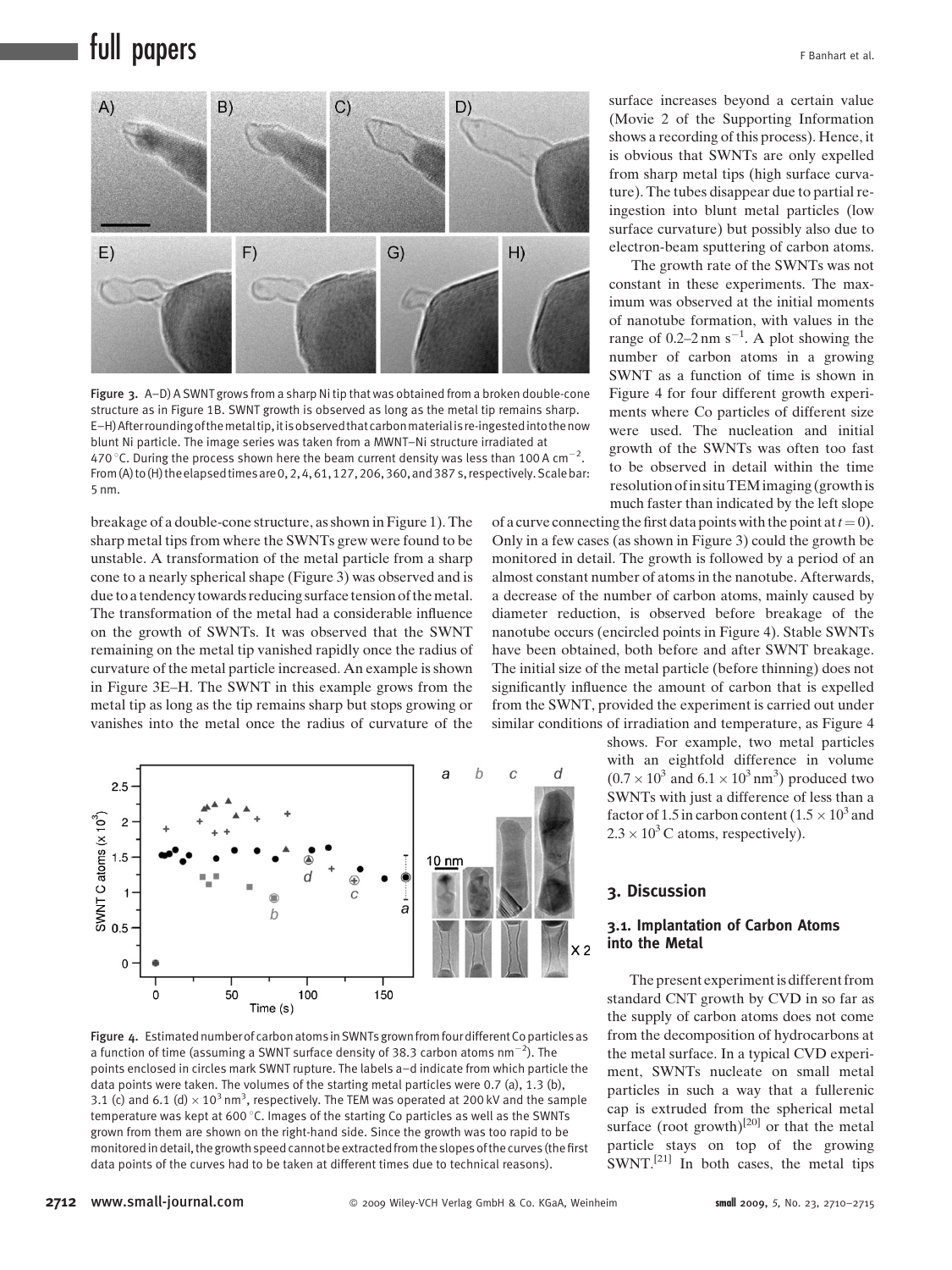have a diameter comparable to the diameter of the growing SWNTs. In the present experiment, the nucleation and growth dynamics of CNTs seem to occur in a related way. During the formation of a junction between two MWNTs and a metal particle, graphitic material that initially covered the metal crystals is implanted into the metal by knocks from the energetic electrons.<sup>[7,16]</sup> Furthermore, the metal crystal is connected to aMWNT from where mobile carbon atoms can be supplied. Since the MWNTs have been exposed to sustained irradiation before the metal–MWNT junction was formed, we can expect a certain number of mobile carbon interstitials in the MWNTs, in particular in their inner hollow.[22,23] These carbon atoms can be transferred through the metal particle by diffusion. Either of these processes leads to a gradual saturation of the metal crystals with carbon atoms. Since there is a transfer of carbon into the metal but the solubility of carbon is low (in bulk  $Co < 0.5$  atom. % for the temperature range 450–  $700\degree C^{[24]}$ ), segregation of carbon at the surface must take place. The nucleation of SWNTs occurs once the metal crystal has transformed to such an extent that a region of high surface curvature appears. Considering the diffusivity of carbon in transition metals, average migration distances of approximately 150–250 nm per second for a carbon atom in bulk Co or Ni are expected at  $600^{\circ}$ C.<sup>[25,26]</sup> Thus, bulk and surface diffusion is much faster than necessary for the migration of carbon through the metal particle within the time and length scales of the reported experiments.

### 3.2. Computational Treatment of Carbon Solubility in the Metal

In order to understand the nucleation and growth of SWNTs in the present experiment, we carried out atomistic computer simulations, aimed at assessing the solubility of carbon in nanoscale metal particles as a function of the size of the particles. We chose iron as a metal occurring in the fcc phase in nanometer-sized crystals, as produced during the synthesis of  $CNTs.$ <sup>[27]</sup> We have recently developed an analytical bond-order potential<sup>[28]</sup> that can describe various phases of Fe-C systems. The formation enthalpy  $H_f$  of a C interstitial in the metal (at zero temperature) is defined as $^{[29]}$ 

$$
H_{\rm f} = E(\text{metal} + 1\text{C}) - E(\text{metal}) - E(\text{graphene})
$$
 (1)

where  $E(\text{metal} + 1C)$  and  $E(\text{metal})$  are the total energies of the metal system with and without a C interstitial, respectively, and  $E$ (graphene) is the energy per atom in graphene. As the energy of an isolated C atom is zero in our model, E(graphene) coincides with the cohesive energy of graphene, which is equal to 7.375 eV, in agreement with the experimental value of  $7.36 \text{ eV}$ .<sup>[30]</sup> We considered the octahedral interstitial, as its energy is lower than that of the tetrahedral interstitial. Our simulations for the bulk Fe-C system gave  $H_f = 0.24$  eV. This value is not too far from the experimental value of  $0.4 \text{ eV}^{[31]}$ (we note that density-functional theory simulations<sup>[32]</sup> gave a negative value of  $-0.1$  eV). Besides, relative values related to the changes in the size of the system are important for our analysis.

We calculated  $H_f$  for C interstitials in cylindrical Fe rods of various diameters d, mimicking the experimental systems. Cylinders were carved from the bulk fcc lattice with three different orientations of the crystallographic axes with respect to the rod axis. We also calculated  $H_f$  for a spherical nanoparticle. The atomic co-ordinates of all atoms were fully relaxed with or without the presence of a C atom in an octahedral position in the unit cell closest to the centre of the system by the conjugate gradient method.

Figure 5 presents  $H_f$  as a function of system diameter for nanorods and nanoparticles. It is evident that the averaged value of  $H_f$  is higher in small systems and exceeds the value corresponding to the bulk limit of 0.24 eV. The dependence is non-monotonous. The fluctuations in energy are related to different surface areas of the systems that changed from configuration to configuration when more atoms were incorporated into the system. The higher values of  $H_f$  at lower diameter are consistent with recent reports on the reduced solubility of C in nanoscale metal systems.<sup>[33]</sup> This result can be associated with the stress field (extra pressure) created by the surface and acting on the interstitial. The stress fields calculated as in Reference [34] of the C interstitial (in the middle of the system) and extra pressure generated by the



Figure 5. Calculated formation enthalpy  $H_f$  for a carbon interstitial on an octahedral site in fcc iron nanoparticles as a function of the particle diameter. Cylindrical rods (in green, blue, and red) and spherical particles (in black) are shown. The axis of the cylindrical rods coincides with the [121] (green curve), [100] (blue curve), and [101] (red curve) directions. The insets in the lower part of the image show examples of cross sections for [121] rods of different diameter. The changesin surface area cause the fluctuations in the enthalpy curves. It is evident that the averaged value of  $H_f$  for small rods exceeds the bulk limit value shown by the horizontal dashed line. Higher values of  $H_f$  originate from the additional pressure induced by the surface, as illustrated in the upper inset, which presents a part of the rod with the atoms colored according to the algebraic sum of virials calculated for each atom along three main axes. Red color corresponds to the highest pressure (exceeding 2 GPa), blue color to negative values (Fe-C bonds). Surface atoms are also shown in blue.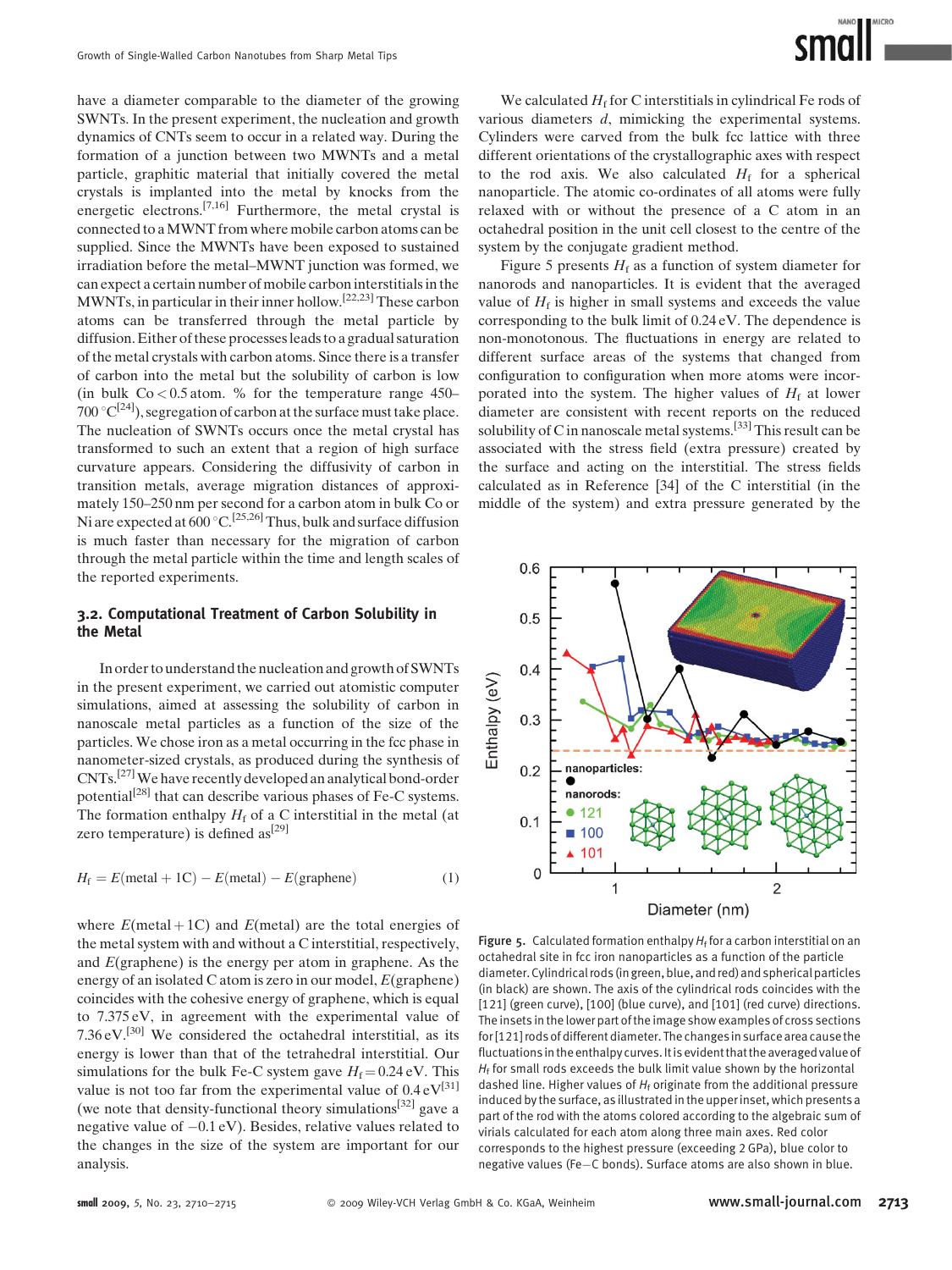# full papers F Banhart et al.

surface are shown in the upper part of Figure 5 for a cylinder with a large  $d \approx 8 \text{ nm}$ ). Red color means higher pressure (the lattice is contracted), blue lower (even negative pressure, corresponding to stretching). Surface atoms should not be taken into account in the analysis. Negative pressure occurs at the C-Fe bonds only. The overlap of the stress fields generated by the interstitial and the surface for small  $d \approx 2 \text{ nm}$ ) results in an increase in  $H_{\epsilon}$ .

Assuming the averaged difference of  $\Delta H \approx 0.1$  eV between the enthalpies for interstitials in rods with small  $(d \approx 1.5 \text{ nm})$ and large  $(d > 3$  nm) diameters, as in the example shown in Figure 3A and D, the maximum concentration of carbon at the experimental temperature of  $T = 470 \degree C$  (743 K) should be lower in the small rod by a factor of  $\exp(\Delta H/kT) \approx 5$ . Assuming that a metal crystal is initially saturated with carbon, carbon should indeed precipitate in the areas with high curvature as the local diameter of the rod is getting smaller.

When the system changes from a sharp to a blunt tip, as shown in Figure 3,  $H_f$  drops by 0.1 eV, so the solubility of carbon increases again by a factor  $exp(\Delta H/kT)$ , thus lowering the Gibbs free energy  $G = nH - TS$  by incorporating carbon atoms from the nanotube into the metal particle. However, our estimates for the typical sizes of the re-ingested nanotube (composed of  $\approx$ 1000 C atoms) and metal particles showed that the shape-changing part of the metal particle is not always big enough to accommodate all C atoms. Thus, contributions from irradiation-induced sputtering of the nanotube<sup>[35]</sup> and migration of carbon atoms on the surface,<sup>[23]</sup> followed by an accumulation of carbon in a different part of the system, are processes that also may contribute to the disappearance of the nanotube in Figure 3.

#### 3.3. Contribution of Surface Diffusion Effects

The contribution of carbon atoms diffusing over the surface of the metal particle to CNT growth should also be taken into account. Since surface diffusion has a lower energy barrier than bulk diffusion, surface diffusion should be favorable. However, if surface migration of carbon atoms was responsible for the growth of SWNTs in the present experiment, the influence of surface curvature of the metal on the growth of tubes would be difficult to explain, and surface migration can, thus, only have a minor influence. A coherent carbon layer on the metal surface before the nucleation of the tube can be excluded until the diameter of the metal rod became comparable to the diameter of the growing tube.

The thinning of the metal particle under irradiation is based on known phenomena.[36] Since the electron energies in these experiments (200 keV) are insufficient to transfer enough momentum to Co or Ni atoms to cause bulk displacement, [19,37] surface effects must be responsible. According to our molecular dynamics simulations, the minimum threshold energy for the sputtering of surface metal atoms is about a factor of four lower than the minimum threshold energy for bulk defect production. Thus, the electron energy of 200 keV is indeed sufficient to cause sputtering of metal atoms. It appears that surface atoms become mobile after momentum transfer from the electrons but are attached to the metal surfaces outside the irradiated area. The equilibrium morphology of a small metal crystal

would be a spherical shape, possibly having facets at the surface. Therefore, thin crystalline wires or sharp tips are unstable.<sup>[38]</sup> This effect appeared in the present experiment: once the double-cone structure broke, the sharp metal tips rounded slowly during the observation. The separation of the two halves of the system shows that a certain force actsin the axial direction during the experiment. This is due to the collapse of the MWNTs on both sides under the beam, leading to a shortening of the tubes. The axial stress might contribute to the final thinning of the metal particle.

## 4. Conclusions

We have shown the growth of SWNTs from highly curved surfaces of transition metal particles that are saturated with carbon. Sharp metal tips with a radius of curvature of less than approximately 3 nm are a necessary condition for nanotube growth. The results are consistent with the model of carbon diffusion through the bulk of the metal, but surface or subsurface diffusion cannot be excluded. The absence of a cap when the SWNT nucleates indicates that the SWNT structure is not necessarily defined by the formation of a cap with a certain size, and that the diameter and structure of the nanotube are controlled by the shape and size of the catalyst particle. The observed processes provide insight into the general mechanism of SWNT nucleation and growth and should also be applicable in CVD. New avenues of SWNT production can be envisaged, for example, pre-shaping of metal catalyst surfaces so that a well-defined starting condition for the nucleation of SWNTs with uniform structure and diameter can be achieved. In addition, this procedure can also be employed to study the properties of metal–SWNT heterojunctions.

# 5. Experimental Section

MWNTs partially filled with crystalline nanoparticles of Co or Ni were synthesized by  $CVD$ .<sup>[17,18]</sup> To produce Co-filled MWNTs, a saturated solution of Co II acetyl acetonate in ethanol was sprayed with argon into a furnace at 850 $\degree$ C. The tubes were collected on standard Cu grids for electron microscopy. In-situ electron irradiation experiments were carried out in a transmission electron microscope operating at 200 kV (Jeol 2100F), equipped with an aberration corrector for the illumination system. The experiment was carried out in vacuum (no gases were supplied to the specimen chamber of the microscope). To avoid radiation-induced defect agglomeration in the graphitic shells, the samples were held at temperatures in the range of  $450-700^{\circ}$ C in a heated specimen holder during the experiments in the TEM.<sup>[19]</sup> Images were recorded on a CCD camera with exposure times of 0.1–0.2 s. Time-lapse movies as shown in the Supporting Information were composed from single CCD exposures. Small time intervals were not available but the dynamics of the process can be visualized nevertheless.